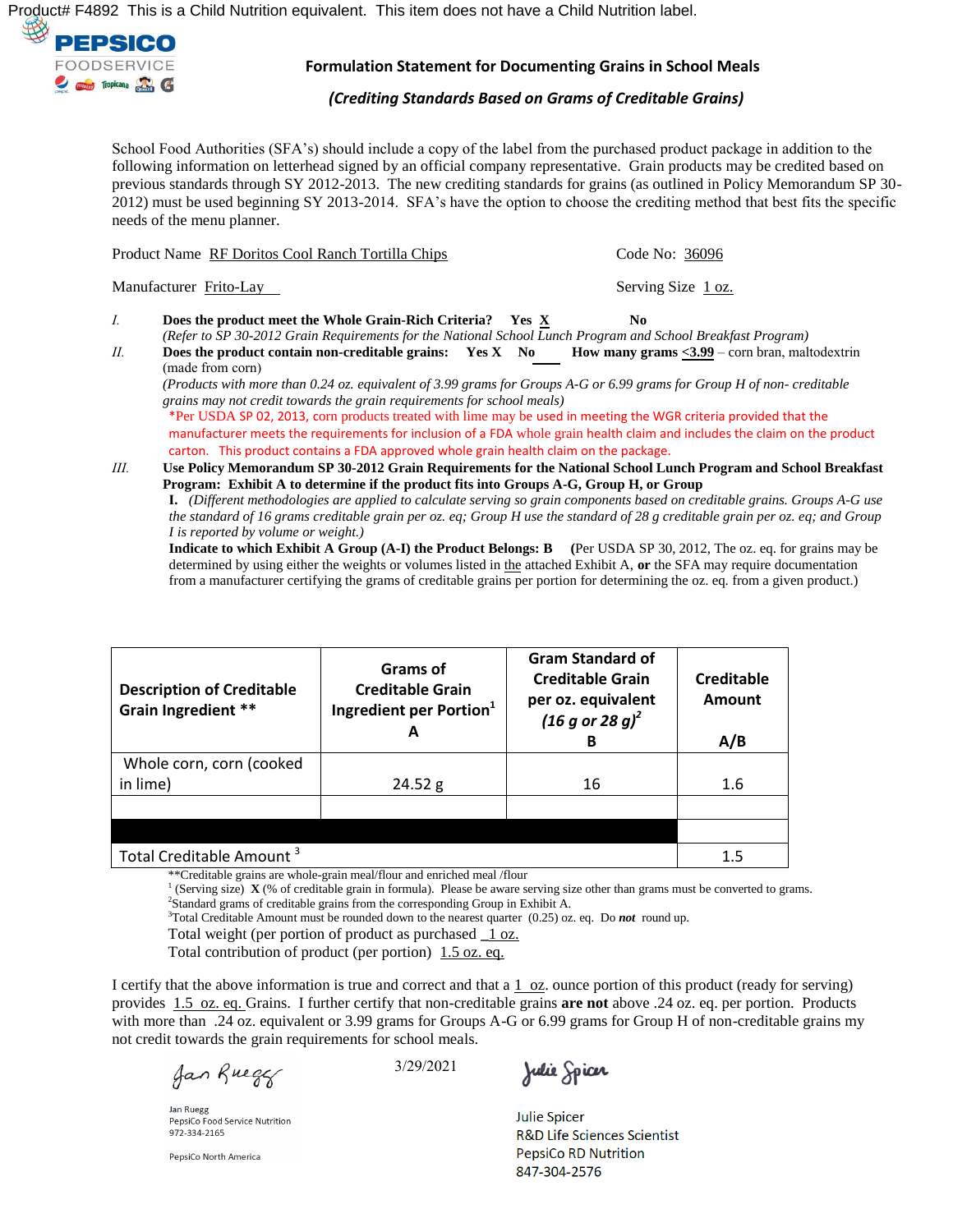

## **RF Doritos® Cool Ranch Tortilla Chips – 1 oz. (28 g.)**



| <b>Nutrition Facts</b>                                                                                                                                            |               |  |
|-------------------------------------------------------------------------------------------------------------------------------------------------------------------|---------------|--|
| 1 Serving per container                                                                                                                                           |               |  |
| <b>Servings Size</b>                                                                                                                                              | 1 package     |  |
|                                                                                                                                                                   |               |  |
| Amount per serving                                                                                                                                                |               |  |
| Calories                                                                                                                                                          | 130           |  |
|                                                                                                                                                                   | %Daily Value* |  |
| Total Fat 5g                                                                                                                                                      | 7%            |  |
| Saturated Fat 0.5g                                                                                                                                                | 4%            |  |
| Trans Fat 0g                                                                                                                                                      |               |  |
| Cholesterol 0mg                                                                                                                                                   | 0%            |  |
| Sodium 180mg                                                                                                                                                      | 8%            |  |
| Total Carbohydrate 20g                                                                                                                                            | 7%            |  |
| Dietary Fiber 2g                                                                                                                                                  | 6%            |  |
| Total Sugars less than 1g                                                                                                                                         |               |  |
| Protein 2g                                                                                                                                                        |               |  |
|                                                                                                                                                                   |               |  |
| Vitamin D 0mcg                                                                                                                                                    | 0%            |  |
| Calcium 30 mg                                                                                                                                                     | 2%            |  |
| Iron 0.3mg                                                                                                                                                        | 0%            |  |
| Potassium 60mg                                                                                                                                                    | 0%            |  |
| Not a significant source of added sugars                                                                                                                          |               |  |
| *The % Daily Value (DV) tells you how much a<br>nutrient in a serving of food contributes to a daily<br>diet. 2,000 calories a day is used for general<br>advice. |               |  |

I verify the information above is accurate as of 3/29/2021.

Jan Rueger

**Jan Ruegg** PepsiCo Food Service Nutrition 972-334-2165

PepsiCo North America

**Ingredients:** Whole Corn, Corn, Vegetable Oil (Corn, Canola, and/or Sunflower Oil), Corn Bran, Salt, Corn Starch, Tomato Powder, Lactose, Whey, Skim Milk, Onion Powder, Sugar, Garlic Powder, Monosodium Glutamate, Maltodextrin (Made from Corn), Cheddar Cheese (Milk, Cheese Cultures, Salt, Enzymes), Dextrose, Malic Acid, Corn Syrup Solids, Buttermilk, Natural and Artificial Flavors, Sodium Acetate, Artificial Color (Red 40, Blue 1, Yellow 5), Spice, Citric Acid, Disodium Inosinate, and Disodium Guanylate. **CONTAINS MILK INGREDIENTS**.

| Case UPC                                                  | 00028400360968                       |
|-----------------------------------------------------------|--------------------------------------|
| Bag UPC                                                   | 028400052979                         |
| Case Pack                                                 | 72/1 oz. bags                        |
| Kosher Status                                             | Not Kosher                           |
| <b>USDA Smart Snack Compliant</b>                         | Yes-whole grains<br>first ingredient |
| Product carries FDA approved<br>Whole grain health claim* | Yes                                  |
| Grain $-$ oz. eq.                                         | $1.5$ oz. eq.                        |
| Weight of Grain                                           | 24.52g                               |
| Document Updated                                          | 3/29/2021                            |

\* Diets rich in whole grain foods and other plant foods, and low in saturated fat and cholesterol may help reduce the risk of heart disease.



All products are accurately labeled with the most current information however, since the ingredients are subject to change, we recommend you check the label on the specific product for the most current and accurate information.